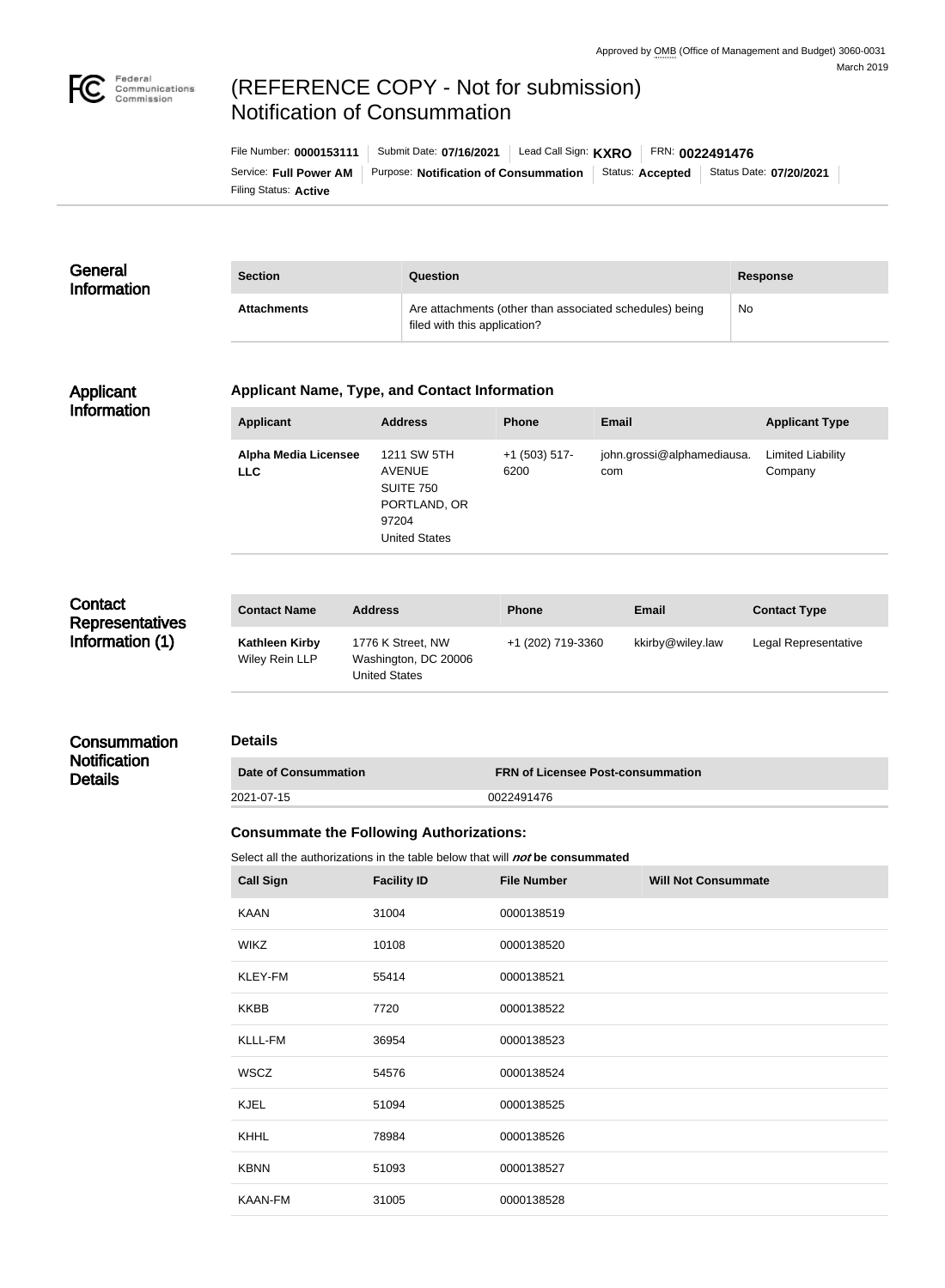| <b>KWHL</b>    | 52672  | 0000138529 |
|----------------|--------|------------|
| <b>WJNT</b>    | 7691   | 0000138530 |
| <b>KWIQ</b>    | 35886  | 0000138531 |
| <b>WNTX</b>    | 65640  | 0000138532 |
| KTJJ           | 35533  | 0000138533 |
| <b>WSSR</b>    | 62240  | 0000138534 |
| <b>WOAD</b>    | 50404  | 0000138535 |
| <b>WING</b>    | 25039  | 0000138536 |
| <b>KPSI-FM</b> | 35497  | 0000138537 |
| <b>WTLZ</b>    | 74093  | 0000138538 |
| <b>KFQD</b>    | 52675  | 0000138539 |
| <b>KZDC</b>    | 65330  | 0000138540 |
| <b>WMFX</b>    | 19471  | 0000138541 |
| <b>KKRV</b>    | 28635  | 0000138542 |
| <b>KJXK</b>    | 71086  | 0000138543 |
| <b>KCOB</b>    | 9900   | 0000138544 |
| WIIL           | 28473  | 0000138545 |
| WERV-FM        | 73171  | 0000138546 |
| KWIX-FM        | 183331 | 0000138547 |
| <b>WLIP</b>    | 28478  | 0000138548 |
| <b>WQCM</b>    | 25128  | 0000138549 |
| KOZQ-FM        | 53876  | 0000138550 |
| <b>KMAD-FM</b> | 54812  | 0000138551 |
| WFXH-FM        | 48367  | 0000138552 |
| <b>KONE</b>    | 26519  | 0000138553 |
| <b>WKRS</b>    | 10450  | 0000138554 |
| <b>KLLY</b>    | 7709   | 0000138555 |
| <b>KUFO</b>    | 26926  | 0000138556 |
| <b>KTUB</b>    | 69557  | 0000138557 |
| <b>KXXK</b>    | 67897  | 0000138558 |
| <b>KCLZ</b>    | 183327 | 0000138559 |
| <b>KGNC</b>    | 63159  | 0000138560 |
| <b>KKRT</b>    | 28634  | 0000138561 |
| <b>WCCQ</b>    | 10677  | 0000138562 |
| KFBD-FM        | 4259   | 0000138563 |
| <b>KOKA</b>    | 9222   | 0000138564 |
| <b>KKDV</b>    | 36032  | 0000138565 |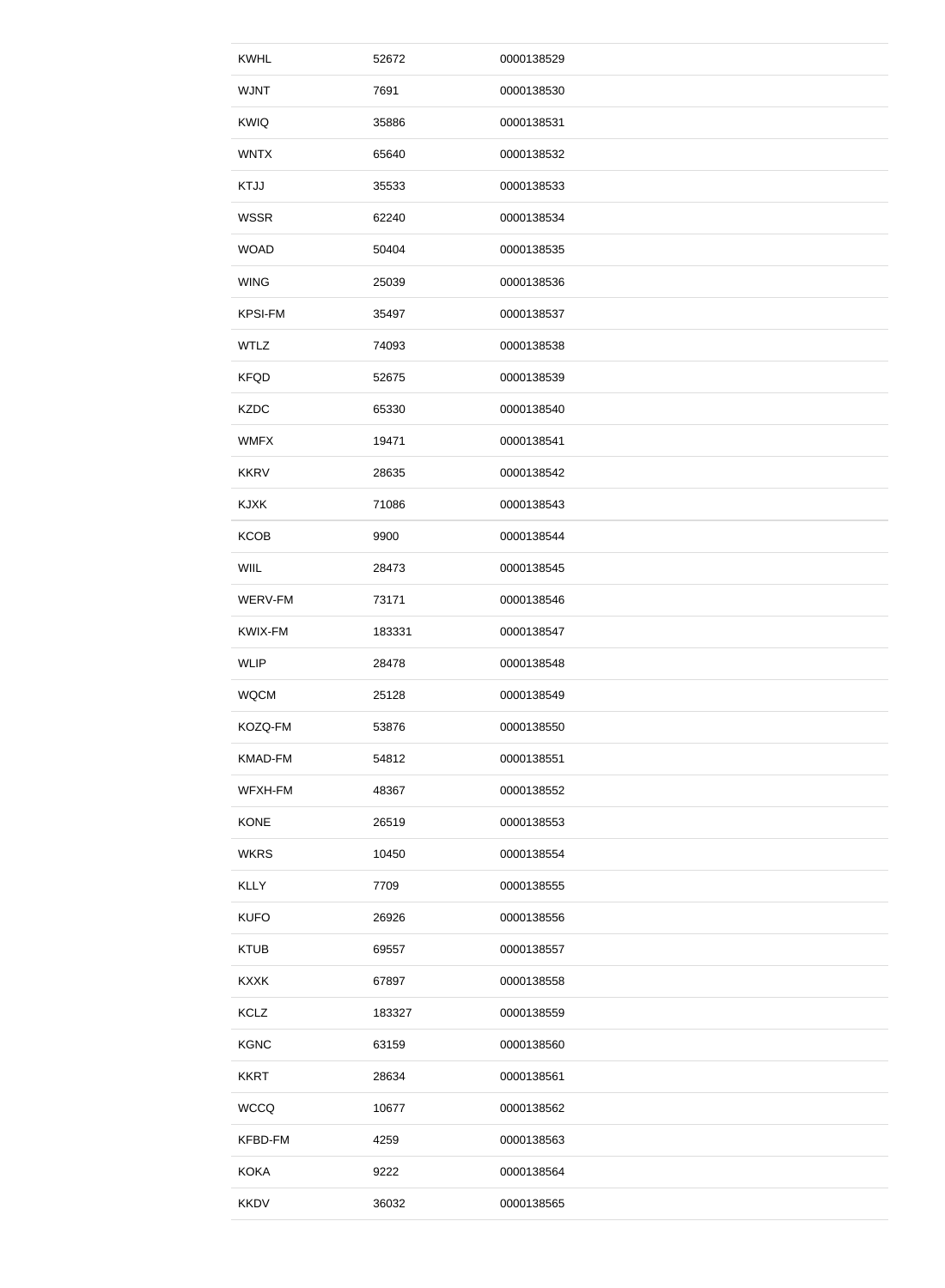| <b>KMMX</b>   | 86     | 0000138566 |
|---------------|--------|------------|
| <b>KTPK</b>   | 67334  | 0000138567 |
| <b>WDJX</b>   | 55498  | 0000138568 |
| <b>KXL-FM</b> | 26932  | 0000138569 |
| <b>WDHT</b>   | 60252  | 0000138570 |
| <b>KJPW</b>   | 53877  | 0000138571 |
| <b>KMCD</b>   | 23040  | 0000138572 |
| <b>WVBX</b>   | 22484  | 0000138573 |
| <b>KXRO</b>   | 52674  | 0000138574 |
| <b>WARQ</b>   | 58400  | 0000138575 |
| <b>KXTG</b>   | 948    | 0000138576 |
| KNZR-FM       | 8109   | 0000138577 |
| <b>KNWH</b>   | 67028  | 0000138578 |
| <b>KUPL</b>   | 4114   | 0000138579 |
| <b>KIRK</b>   | 78275  | 0000138580 |
| <b>WGTZ</b>   | 25043  | 0000138581 |
| <b>WZSR</b>   | 53505  | 0000138582 |
| <b>KKIQ</b>   | 67818  | 0000138583 |
| <b>KNWQ</b>   | 72030  | 0000138584 |
| <b>WWUZ</b>   | 55174  | 0000138585 |
| <b>WCHA</b>   | 10110  | 0000138586 |
| <b>KTCM</b>   | 171017 | 0000138587 |
| <b>KWLN</b>   | 72880  | 0000138588 |
| <b>KTFM</b>   | 2543   | 0000138589 |
| <b>WIBW</b>   | 63169  | 0000138590 |
| <b>KKUS</b>   | 68651  | 0000138591 |
| <b>KREI</b>   | 35531  | 0000138592 |
| <b>KGRN</b>   | 43242  | 0000138593 |
| <b>KEAG</b>   | 28648  | 0000138594 |
| <b>WMJM</b>   | 10322  | 0000138595 |
| <b>KSAH</b>   | 23072  | 0000138596 |
| <b>KDGL</b>   | 14058  | 0000138597 |
| <b>KUIC</b>   | 54261  | 0000138598 |
| <b>KRES</b>   | 35890  | 0000138599 |
| WSGW-FM       | 41842  | 0000138600 |
| <b>KYKX</b>   | 54844  | 0000138601 |